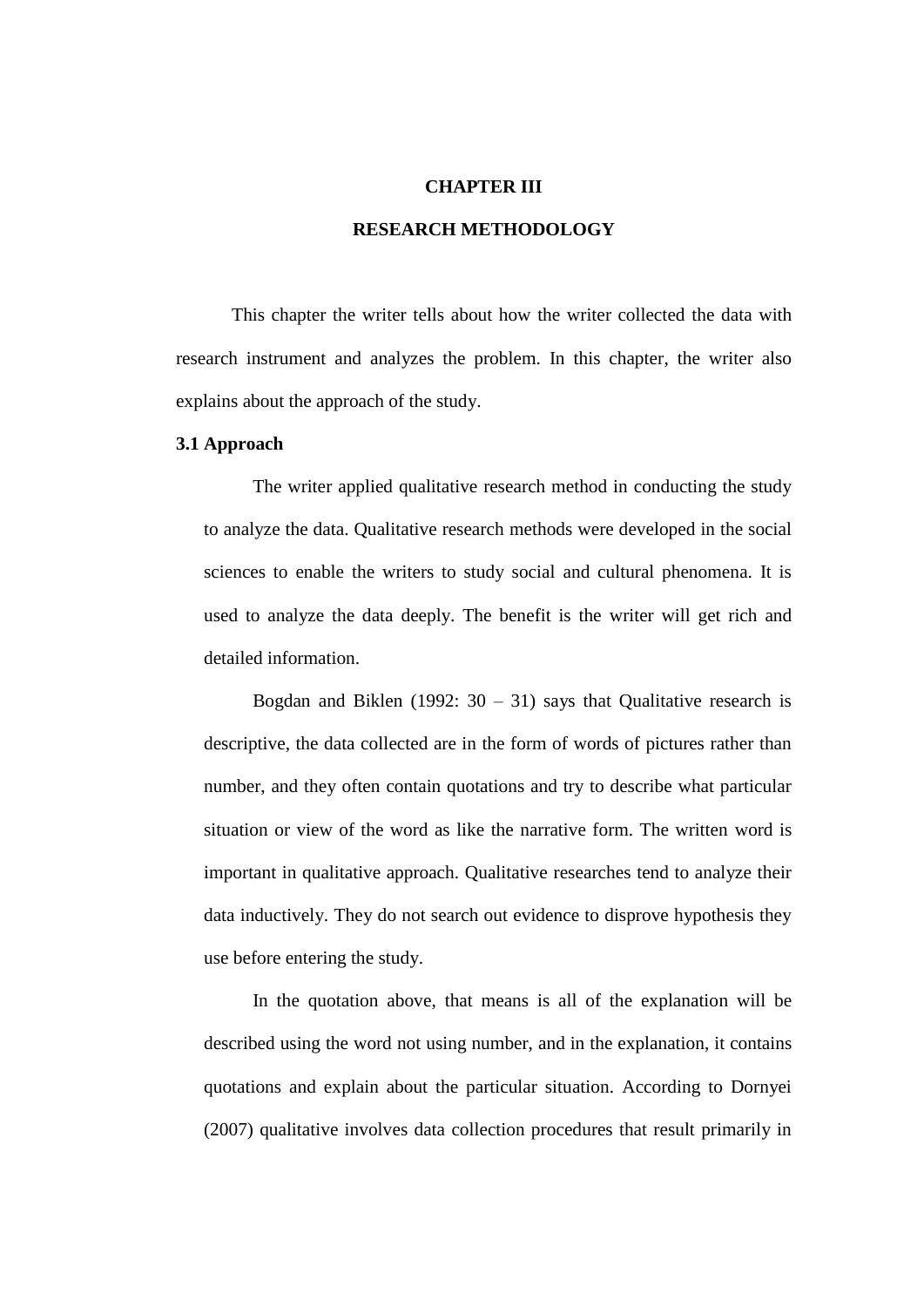open – ended, non numeral data which is then analyzed primarily by non – statistical methods. Dornyei also give the typical example of qualitative research method that is an interview research, with the transcribed recordings analysis by qualitative content analysis.

## **3.2 Research Instrument**

This study needs tools or instruments, so that the data become valid, credible, and trustworthy. The tools in this study were the writer and books that were related to this study, because without the writher this study cannot be finished.

#### **3.3 Data Collection**

The writer used two data here. The first data was main data, and second was supporting data. Two data here will be explained in below.

## **3.3.1 Main data**

The movie *Four Brothers* directed by john singleton in 2005 was used as main data in this analysis. Not only the movie as the main data, but the script of the movie *Four Brothers* also as the main data to analyze.

## **3.3.2 Supporting data**

For supporting data, the writher found data on the library, to search the book related to his study. Not only in library, the writer used internet to search article, books, news, or journal which were